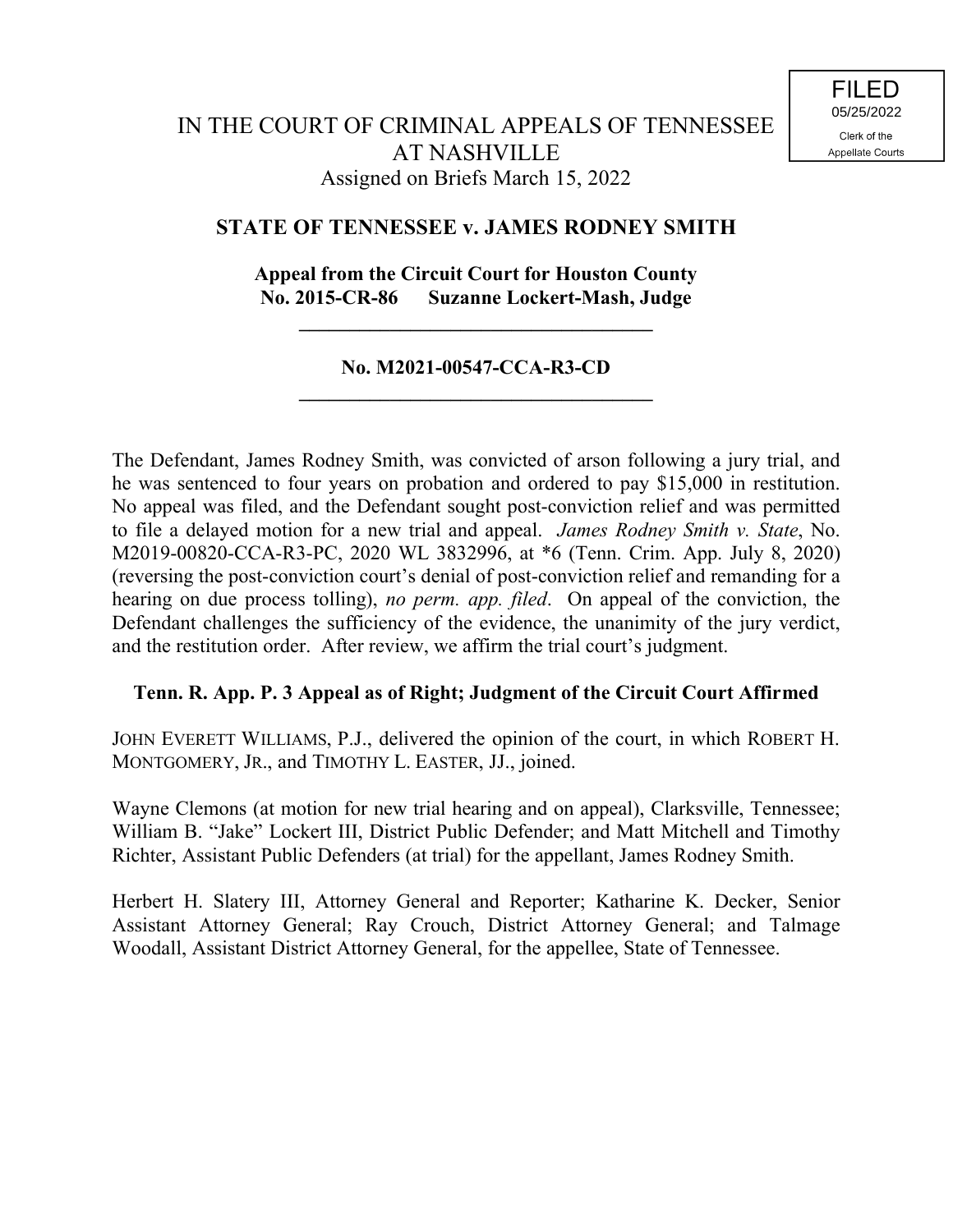### **OPINION**

### **FACTUAL AND PROCEDURAL HISTORY**

In 2015, the home of the Defendant's deceased mother, Ms. Addie Lucille Smith, burned down. During the investigation that followed, the Defendant was implicated in the 2010 arson of a cabin situated on his mother's property and occupied by the Defendant's former employee, Mr. Kevin Coy. A grand jury indicted the Defendant for arson in November 2015, charging that the Defendant

[o]n or about October 16, 2010, . . . [did] knowingly damage any structure by means of a fire or explosion without the consent of all persons who have a possessory, proprietary or security interest therein or with the intent to destroy or damage any structure to collect insurance for the damage or destruction or for any unlawful purpose, in violation of T.C.A. 39-14-301, a Class C Felony[.]

The case proceeded to a jury trial. The State's theory at trial was that the Defendant burned the cabin without the consent of Mr. Coy or to intimidate Mr. Coy or retaliate against him for having cooperated with law enforcement in a separate marijuana cultivation investigation involving the Defendant. The Defendant conceded at trial that he burned the cabin but asserted that he owned the cabin and had a right to burn it. The Defendant also asserted that he did not know until after he burned the cabin that Mr. Coy cooperated with law enforcement. The jury found him guilty of arson. No appeal was filed due to "the negligence of multiple attorneys," and the Defendant sought postconviction relief and was permitted to file a delayed motion for a new trial and appeal. *James Rodney Smith v. State*, 2020 WL 3832996, at \*6. The Defendant now appeals the conviction arguing that the State failed to show lack of consent or his intent to burn the cabin for an unlawful purpose, that the use of a general verdict form violated his right to jury unanimity, and that he was improperly ordered to pay restitution. *See* T.C.A. § 39- 14-301(a) (2010).

The trial evidence showed that the Defendant's mother owned a few hundred acres of land in Houston County on which her family's farm operated until the end of her life.<sup>1</sup> She had three children: the Defendant; his brother, Mr. Jerry Smith; and his sister, Ms. Janet Faye Smith. Mr. Coy lived and worked on the Defendant's personal farm that adjoined the family farm, but Mr. Coy moved into the cabin on the Defendant's mother's

 $\overline{a}$ 

<sup>&</sup>lt;sup>1</sup> Although the appellate record does not include the trial transcript, we take judicial notice of the record in *James Rodney Smith*, 2020 WL 3832996. *See State v. Lawson*, 291 S.W.3d 864, 869 (Tenn. 2009) (a court may take judicial notice of its own records).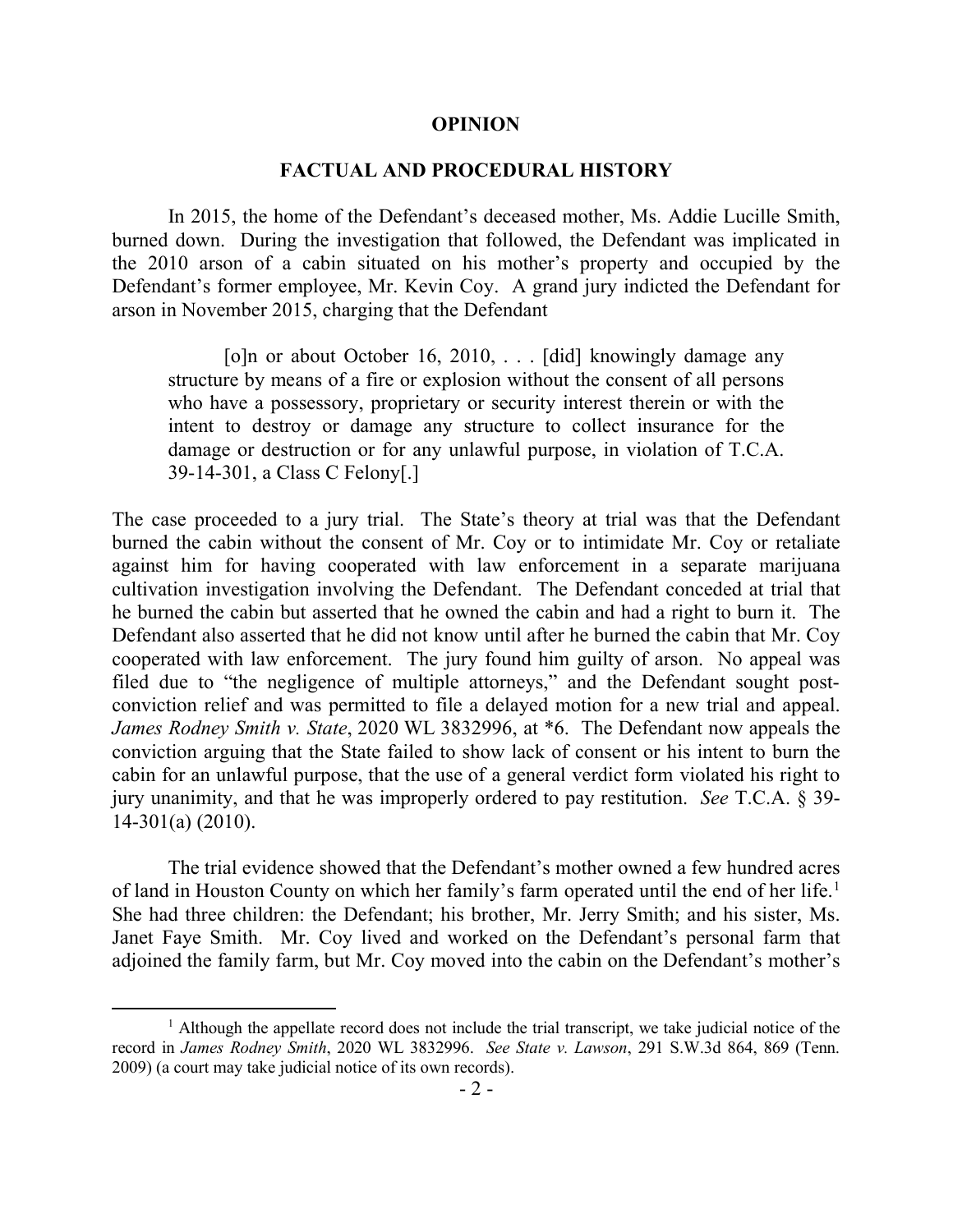farm to work for the Defendant's brother or the Defendant's nephew, Mr. Brian Smith, who was the Defendant's brother's son, in early 2010.

The Defendant's brother, Mr. Jerry Smith, testified that he and his siblings had reached a verbal agreement based on their mother's will and that under the agreement, he was going to inherit the part of the property on which the cabin was located. Mr. Jerry Smith ultimately inherited that part of the property after the cabin had been burned. He stated that the cabin had been built by his uncle decades before it burned. At some point around 1986 or 1987, the Defendant's brother and the Defendant moved the cabin from one location on their mother's farm to another location on the farm with the intent that the Defendant would make it his home. The Defendant worked on improving the cabin initially but abandoned the cabin when he purchased a home on a separate piece of property and moved into it. The Defendant's brother said the Defendant never lived in the cabin and never returned to the cabin after abandoning it. The Defendant's brother used the cabin as a hunting lodge and allowed someone to reside in it for a few years. Before the cabin was burned, the Defendant's nephew and Mr. Coy started renovating the cabin. The Defendant's nephew and Mr. Coy completed an unfinished cistern at the cabin, plastered the cabin, installed off-grid electricity, added a bathroom, including a shower or tub, and added doors and windows. The Defendant's brother never saw the Defendant help renovate the cabin. Mr. Coy moved into the cabin as part of an employment agreement in which he worked for the Defendant's nephew in exchange for five dollars per hour and free housing. According to the Defendant's brother, Mr. Coy was the last occupant of the cabin, and the Defendant was never the manager of his mother's farm.

The Defendant's brother testified that Mr. Coy worked with the Defendant prior to moving into the cabin. During the summer of 2010, the Defendant began cultivating marijuana on his property. The Defendant's brother received two letters from the Defendant in July 2010. The first letter stated in relevant part that Mr. Coy "r[a]n his mouth to" the Defendant's nephew and

[i]f they keep running their mouths there will prob[ab]ly be a chopper flying my farm. So, deliv[er], the deer eat it up and I pulled it up [because] of . . . their talk. . . . If a chopper fl[ies] I may lose my farm . . . . You deliver the story to 'your' son, and make him believe it. . . . Deliver the story and never speak of this to me again. What I do is my business. . . . I will deal with [Mr. Coy] when this is over! . . . [D]eliver the story and make this  $s$ [\*\*]t go away.

In the second letter, the Defendant wrote,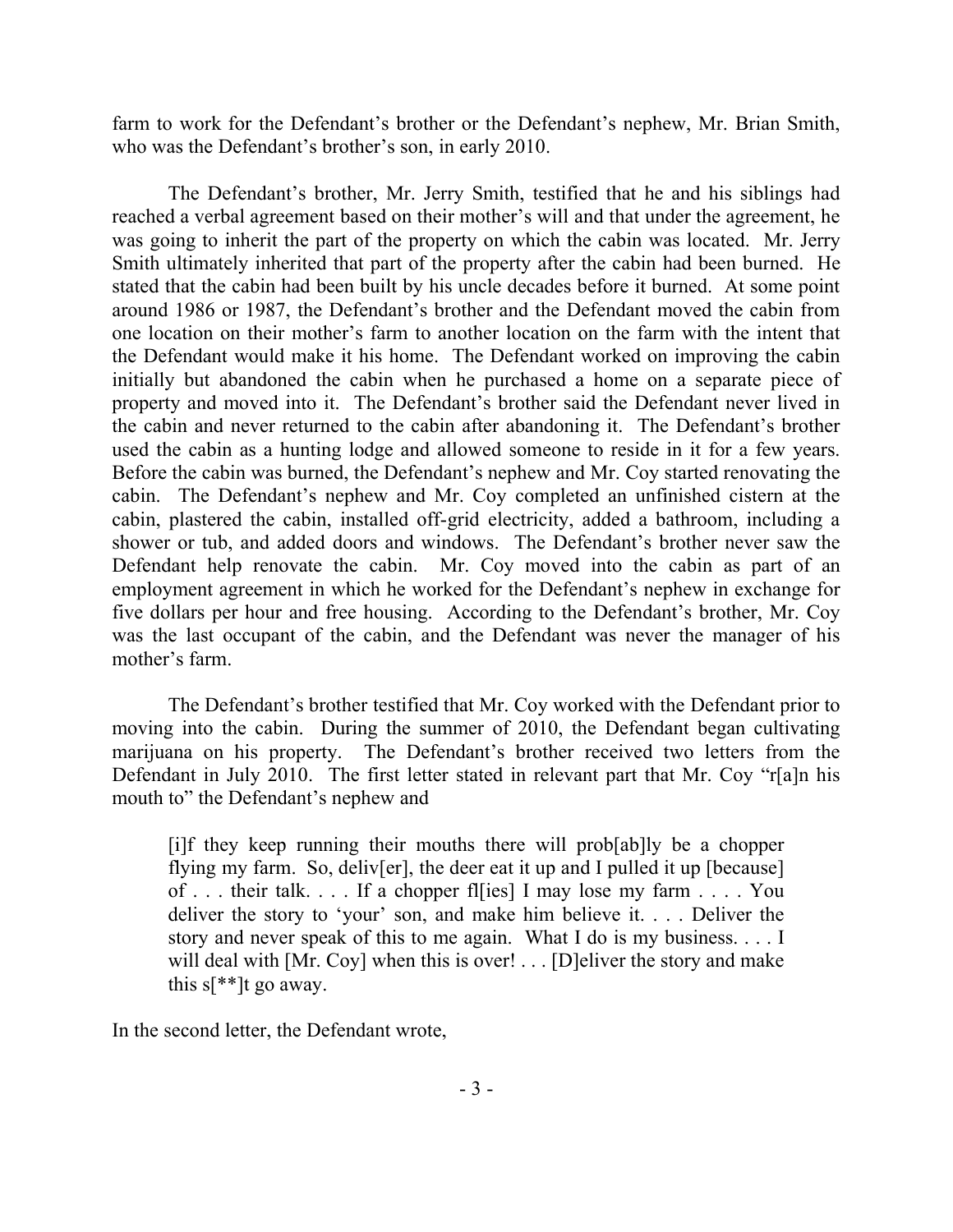This problem was started by [Mr. Coy]. . . . Deliv[er], the story which they will want [to] believe [because] of jealous[y]. . . . Tell [your son] I showed you that I pull[ed] it up to make you believe I did. If you don't, I know [Mr. Coy] will not stop running his mouth.

The Defendant's brother testified that he understood the letters to mean that the Defendant "was wanting [him] to convince [the Defendant's nephew and Mr. Coy] that the deer[] ate his marijuana crop so that they wouldn't have any interest in it or be discussing it."

Sometime around September 2010, the Defendant's marijuana crop was raided by law enforcement agents, and the Defendant was ultimately convicted of criminal charges arising out of that incident. The Defendant's brother agreed that the letters written by the Defendant indicated he was aware that Mr. Coy knew about his marijuana crop. He also agreed that the Defendant would have known Mr. Coy lived in the cabin on his mother's farm.

In October 2010, the Defendant's brother returned home from out of state to find that the cabin had been burned. He stated that the fire department and law enforcement were present at the farm and that the cabin had been rendered to "just ashes and coals." On cross-examination, he said that Mr. Coy was not present at the cabin when it burned but was "on vacation" for a few weeks prior to the burning to visit family in West Tennessee. He testified that Mr. Coy moved "[w]hen it burnt. After it burnt that moved him out." He stated that he found several of Mr. Coy's belongings in the remains after the fire, including dog tags and old coins, tools, a burned pile of books, and remnants of the off-grid electrical system. The Defendant's brother cleaned up the site after the fire and hauled in dirt to bury the remains. He stated that he did not intentionally conceal the remains and that when he cleaned the site, he did not have proof that the Defendant had burned the cabin. According to the Defendant's brother, the Defendant drove by the cabin as it was burning but did not stop.

The Defendant's brother did not have any receipts from the renovations. The Defendant's nephew, who stood to inherit the property after the Defendant's brother, had carried out the renovations. After the cabin burned down, the Defendant's brother permitted the Defendant's nephew to cut down approximately \$6,000 worth of timber on the property to help him recover some of the money he spent improving the cabin with Mr. Coy. The Defendant's brother acknowledged that he told federal law enforcement agents that he believed the Defendant burned the cabin in 2010 but stated that he was just speculating. Once the Defendant's mother passed away, the Defendant challenged the administration of the estate and sued his brother and nephew for libel and slander. The Defendant also tried to investigate who took the timber off the property. The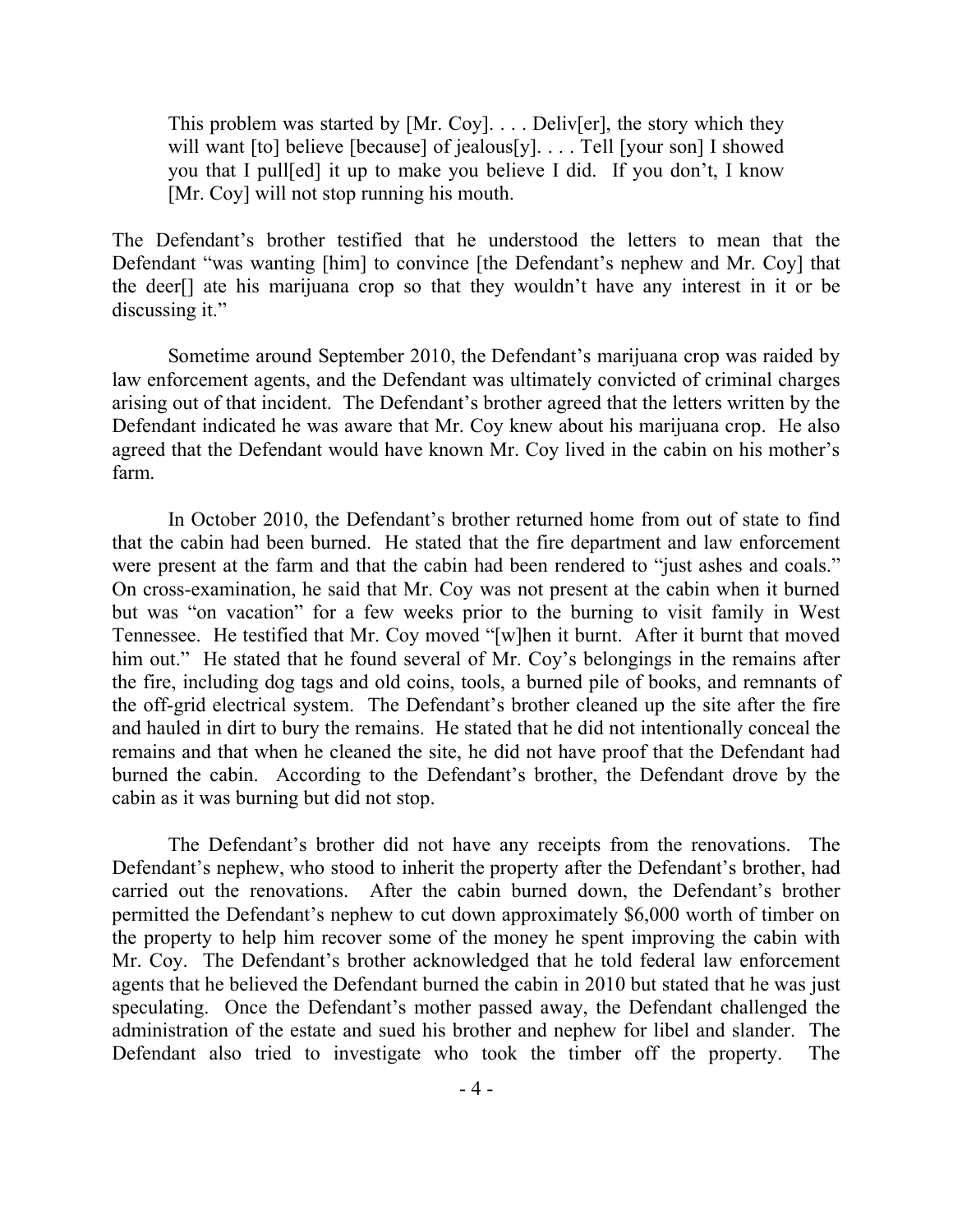Defendant's brother denied at trial that the timber was stolen and stated that he had a onethird interest in the property. The Defendant's brother also denied burning his mother's home and did not know who did. He stated that the Defendant agreed to purchase the house for an amount lower than the insurance payment. He agreed that he received more money from the insurance payment than he would have received if the house had been sold to the Defendant. He recalled that the fire was investigated but that it burned "too hot for them to really come to any conclusion about it."

The Defendant's nephew testified that the cabin was located on property owned by the Defendant's mother. He stated that he understood the Defendant and the Defendant's sister were going to inherit other parts of the property, while the Defendant's brother was going to inherit the part of the property on which the cabin was located. The Defendant's nephew said the cabin "was a sound building" with oak hardwood floors and poplar walls and ceilings. He testified that the Defendant removed the wood stove that had been inside the cabin and left the roof exposed, which rotted out the floor. The Defendant's nephew had to replace that part of the floor before installing a new wood stove. He said that Mr. Coy began living in the cabin "six, maybe eight months" prior to any improvements being made after the Defendant asked Mr. Coy to leave the Defendant's property. Mr. Coy and the Defendant's nephew improved the cabin by cleaning out the existing cistern and adding a bathtub and shower, toilet, a septic system, off-grid solar electricity, a water pump, a new gutter, a wood stove and gas stove, a bed, and "other odds and ends . . . to make it livable." The Defendant's nephew detailed the value of those improvements on an itemized list reflecting a total of \$15,859. He stated that he obtained the solar electricity components in a trade and estimated it would cost over \$7,000 to replace the components. He stated that none of the items on the list belonged to the Defendant.

The Defendant's nephew made the improvements to give Mr. Coy a place to live and to rent the cabin to hunters if Mr. Coy moved elsewhere. He agreed he would not have made the improvements if the Defendant owned the cabin or was going to own it and that the Defendant never tried to stop them from improving the cabin. In October 2010, the Defendant's nephew was alerted to the fire, went to the cabin, and saw the Defendant "sitting in the pasture just before getting to the cabin in his truck." As a result, he believed the Defendant burned the cabin. After the fire, the Defendant's brother and nephew "hauled off all the burned appliances and . . . took up what was left of the foundation and hauled in some red clay with the intention of putting a house trailer there." The Defendant's nephew stated that the Defendant knew he had property in the cabin. He also stated that Mr. Coy had "[e]verything he owned" in the cabin, including books and "an ammo can full of old silver money."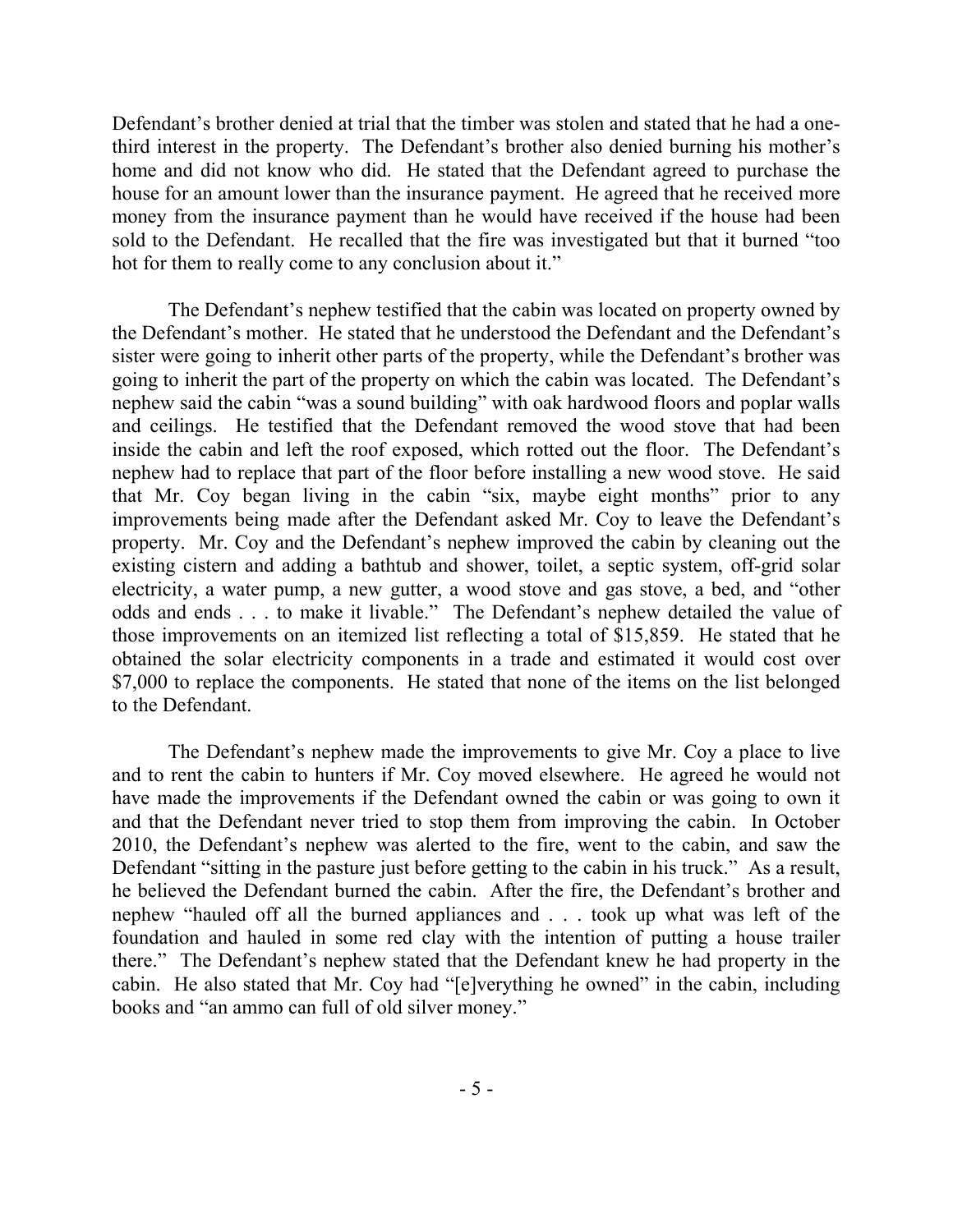On cross-examination, the Defendant's nephew stated that he cut approximately \$6,000 worth of timber off of the property after the Defendant's mother passed away. He stated that his father told him to cut the timber and that they shared the proceeds. However, he denied that the money was to make up for the cost of his improvements to the cabin. Regarding the division of the Defendant's mother's estate, he believed the Defendant's sister would inherit the center of the property, the Defendant's brother would inherit the side of the property containing the cabin, and the Defendant would inherit the last part of the property.

The Defendant's nephew agreed that the Defendant was given the cabin by the Defendant's mother. He also agreed that the Defendant was going to move into the cabin originally, but he believed the Defendant abandoned it, and it was subsequently used by the Defendant's brother. He agreed the Defendant could have believed Mr. Coy abandoned it when he left the property. He believed his father told the sheriff's department the Defendant burned the cabin, but the Defendant's nephew did not personally tell the police he suspected the Defendant of burning it. He did not report the Defendant because his family was afraid of the Defendant and he did not have proof that the Defendant burned the cabin. The Defendant's nephew denied being part of the Defendant's marijuana cultivation. He agreed that he reported the Defendant to law enforcement at the request of the Defendant's brother. He said the Defendant was "threatening to kill us over it." He stated that he turned the Defendant in for growing marijuana as a confidential informant but agreed he did not turn in the Defendant for arson as a confidential informant. The Defendant's nephew acknowledged he had prior convictions relating to felony drug possession, theft of a vehicle, and concealing stolen property.

Mr. Coy testified that he worked for the Defendant in the summer of 2009 and lived on the Defendant's property. At some point, the Defendant asked Mr. Coy to help cultivate marijuana on his property, but Mr. Coy refused to help. The Defendant told Mr. Coy that the marijuana crop would be started in the next spring and told Mr. Coy "to be out by April 1." He stated that he moved from the Defendant's property to the cabin on the Defendant's mother's farm to work for the Defendant's brother and nephew. He started improving the cabin with the Defendant's nephew in March 2010. He and the Defendant's nephew "[p]ut in the septic and water, cleaned out the cistern, fixed the roof, put up a gutter," and added solar electricity components. He stated that the electricity was not operational but that all of the components were installed except for the solar panels. He lived in the cabin as part of an employment agreement with the Defendant's brother and nephew. He stated that the Defendant's mother "came and looked at the cabin and said that we [did] a fine job fixing it." On cross-examination, he stated that he did not ask the Defendant for permission to live in the cabin because the Defendant's brother and nephew claimed it as theirs and because the Defendant's mother "said it was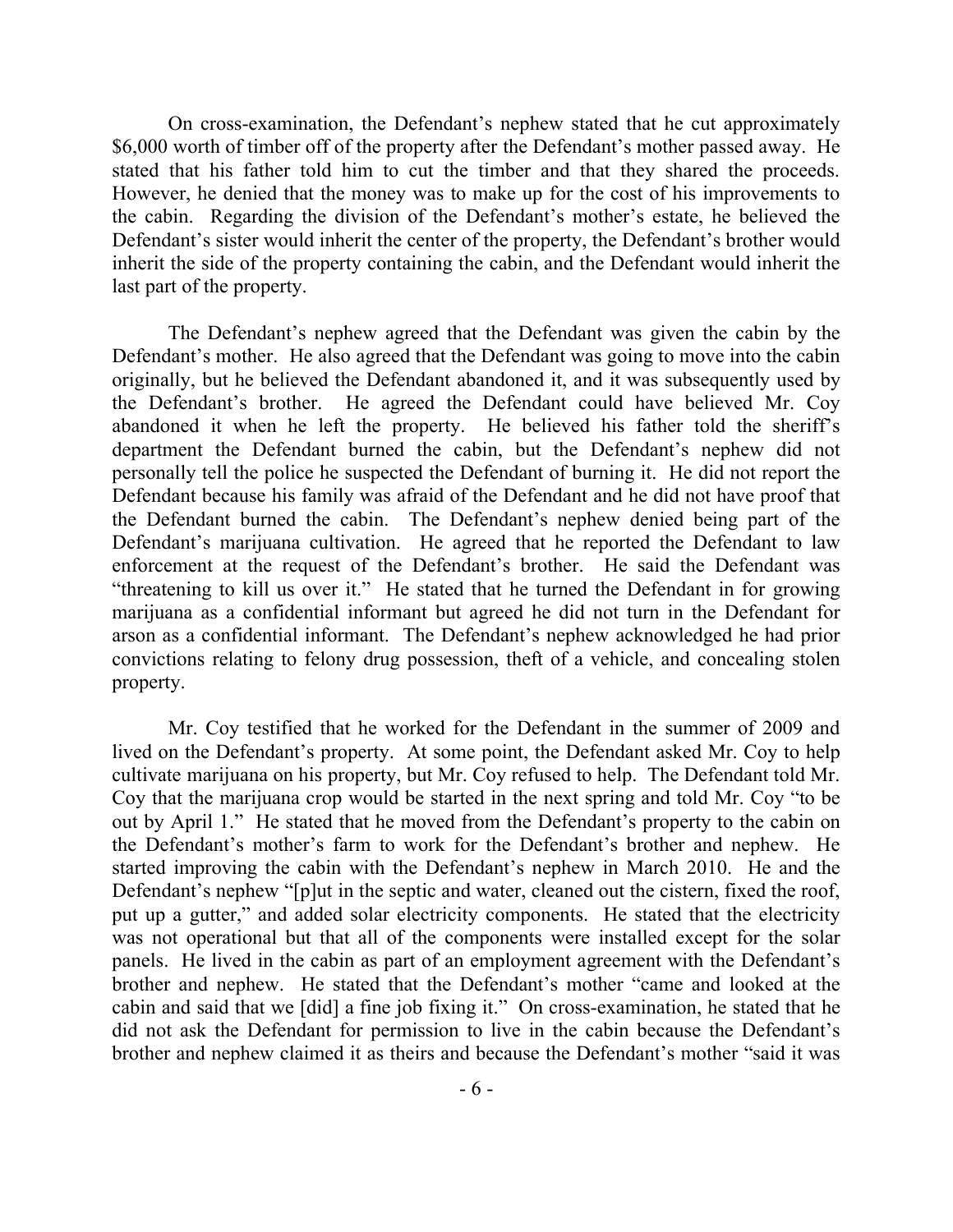okay." He stored clothes, tools, cookware, a gas stove, and a collection of approximately one thousand volumes of books in the cabin. He agreed he bought the books for \$200 but believed they were worth more than that.

According to Mr. Coy, the Defendant visited the cabin regularly while Mr. Coy was living in it. During the last visit in September 2010, the Defendant threatened to burn the cabin, pulled a knife on him, and threatened to kill him over a dispute concerning fruit trees that the Defendant claimed were not planted correctly. On crossexamination, Mr. Coy agreed he did not consider the Defendant's actions to be a real threat toward his life. Mr. Coy also referenced during his testimony a dispute concerning Mr. Coy's knocking over the Defendant's diesel tank but believed the Defendant's threats originated out of the controversy involving the fruit trees. Mr. Coy stated that he never discussed the diesel tank dispute with the Defendant.

In September 2010, Mr. Coy traveled to West Tennessee for approximately one month to work, bringing a suitcase of clothes and tools with him but leaving his other belongings at the cabin. He stated that he planned on returning to the cabin. On crossexamination, he stated that he placed a padlock on the cabin "to keep [the] curious out." He told the Defendant's nephew that he was leaving and believed the Defendant would find out through the Defendant's nephew. When Mr. Coy was in West Tennessee, he was contacted by a law enforcement agent about the Defendant's marijuana cultivation. He returned to the Houston County area to meet with the agent and to tell the agent that he was not involved in the Defendant's cultivation. After the meeting on October 11, 2010, Mr. Coy returned to West Tennessee. A few days later, he received a phone call informing him that the cabin burned down. He stayed in West Tennessee to work because he had no other place to go. He stated that there were solar panels located inside the cabin that had not been installed yet but believed they were burned in the fire. On cross-examination, Mr. Coy agreed he did not talk to law enforcement about the cabin burning down at the time it happened even though he suspected the Defendant of burning it.

Houston County Fire Chief David Harden testified that he responded to a fire at the cabin on October 16, 2010. According to Chief Harden, the fire was a "full involvement" fire, meaning that "the entire structure was in flames." He stated that the roof was down, most of the walls were destroyed, and none of the cabin was salvageable. No occupants were in the cabin. He stated that he classified the fire as "probably suspicious" because a neighbor informed him that the cabin had been empty for a period of time and there was no obvious natural cause. He estimated the cabin to be worth \$15,000 based on a tax record.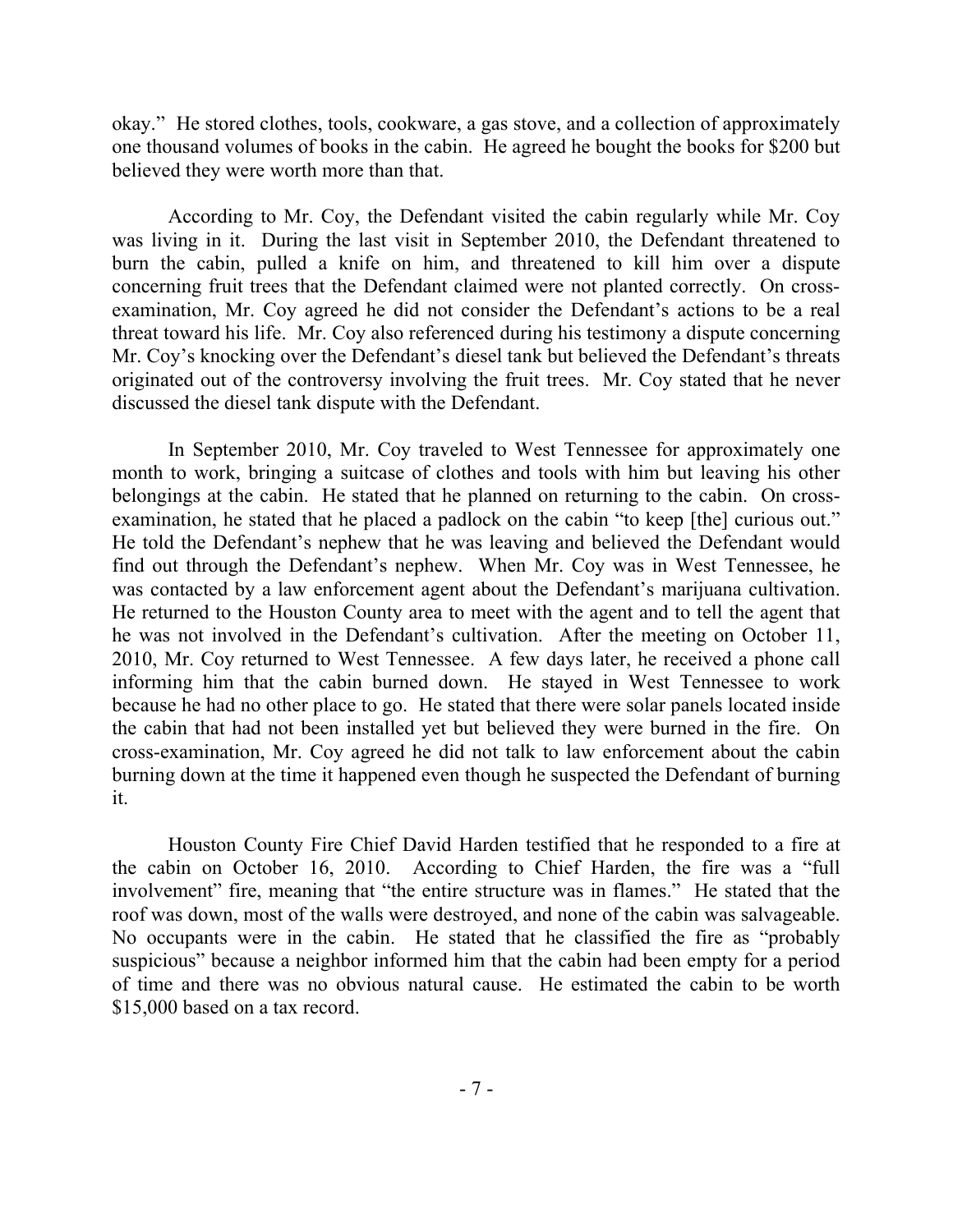Officer Brian Hooper was employed by the Houston County Sherriff's Department ("HCSD") on September 10, 2010, when he and other law enforcement agents found approximately 1,150 to 1,200 marijuana plants on the Defendant's farm. The HCSD notified the Tennessee Bureau of Investigation and the federal Drug Enforcement Agency ("DEA"). He believed the DEA investigation began that same day but stated they "were in and out for a couple of weeks." He stated that the DEA concluded its investigation about a month to a month and a half after September 10, 2010, and the Defendant was arrested at that time. On cross-examination, he could not recall the exact date they arrested the Defendant and estimated that it was sometime between the middle of October and the middle of November. He stated that he had been to the Defendant's farm two to three times to respond to "standard domestic issues or complaints." He recalled a complaint about a dead fish placed in a mailbox but did not know who responded to that call. He recalled receiving a report about a fence that was cut down on the property but did not know who took the report or whether any suspects were developed.

Officer Timothy Stavely was an investigator for the HCSD in September 2015, when he responded to a fire at the home of the Defendant's mother, who had recently passed away. Officer Stavely requested state arson investigators to assist with the investigation because "[t]here [were] a lot of questions surrounding the fire," and Agent Amy Lamping responded to assist. The Defendant agreed to an interview with Officer Stavely and Agent Lamping, and an audio and video recording of the interview was made. The interview lasted approximately two hours, during which the Defendant discussed topics such as the family, the disputes over the timber and division of land, a fence being cut, and the marijuana cultivation. Officer Stavely stated that he also recalled that the Defendant "maybe found a dead fish in his mailbox." He sensed that there was an ongoing feud between the Defendant and his siblings and nephew. Officer Stavely stated that the Defendant gave a letter written by the Defendant's nephew to Agent Lamping during the interview. In the letter, the Defendant's nephew accused the Defendant of burning the cabin in 2010, and when asked about the letter, the Defendant admitted to burning the cabin. The Defendant said that the cabin belonged to him and that he smelled marijuana at the cabin and burned it down. During the interview, the Defendant mentioned that "the man was missing," and Officer Stavely discovered that Mr. Coy had been living in the cabin.

Based on the Defendant's admissions, Officer Stavely started investigating the October 2010 burning of the cabin and obtained a report from Chief Harden. He also talked to the Defendant's brother, who informed Officer Stavely that Mr. Coy had been living there and that the Defendant's nephew helped improve the cabin. Officer Stavely then interviewed the Defendant's nephew and Mr. Coy about the cabin. Officer Stavely said that after the interview, "we felt like that since Mr. Coy was living there, all his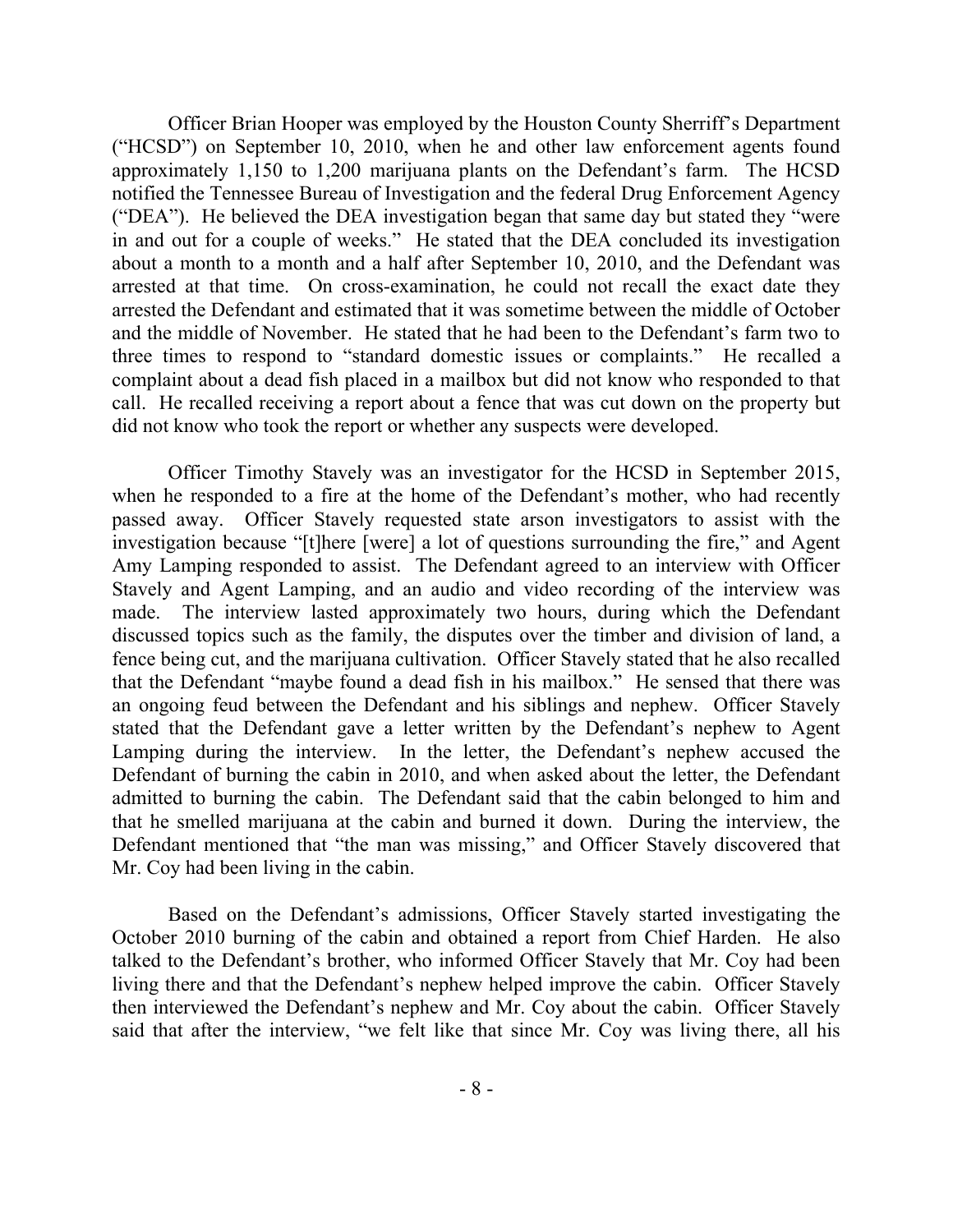property was in the home that it was appropriate to go to the grand jury." Officer Stavely never visited the scene of the fire.

On cross-examination, Officer Stavely did not know how long Mr. Coy had been absent from the cabin before the Defendant burned it but said that Mr. Coy reported that he had been out of town for a few weeks. He recalled that the raid on the Defendant's marijuana cultivation operation took place in September of 2010 and that the cabin burned on October 16, 2010. Officer Stavely testified that the Defendant's brother and nephew and Mr. Coy had all told him Mr. Coy had belongings there. Officer Stavely further testified that he "would say" the Defendant admitted to knowing Mr. Coy was living in the cabin, explaining, "I mean he said, he was living there. He didn't say he had moved his stuff out and left. He said, the man was missing. He didn't say he took all his stuff and left and moved out." Officer Stavely stated that there was no record of the HCSD investigating the fire around the time it happened. He also agreed that there was no evidence about what was in the cabin other than witness statements. He stated that he tried to investigate who owned the cabin by looking at tax records but could not find any record of it and that he could not say for certain who owned the cabin.

The Defendant testified that his uncle constructed the cabin around 1948. In 1978, the Defendant moved the cabin to another location on his mother's farm so that he and his wife could live in the cabin. He dug a footing for the cabin, installed a cistern, and laid block. He stated that his brother helped him move the cabin and knew that the cabin was going to belong to the Defendant. However, a couple years after starting to improve the cabin, the Defendant bought a farm adjoining his mother's farm and moved onto that property with his wife. He stated that he continued using the cabin for storage and that "[i]t was recognized in my family that that building belonged to me." For example, he stored "[y]ard sale junk that people accumulated and had a little pinball machine" as well as other items he did not want to throw away. On cross-examination, he also stated that he permitted someone to live in the cabin off and on from 1985 to 1987. He stated that the cabin was never in disrepair, and he did not know about a hole in the ceiling. He claimed to have maintained control over the cabin until around 2009 when his nephew removed the Defendant's property from it and placed a padlock on the cabin without his permission.

According to the Defendant, Mr. Coy was living on the Defendant's property in a trailer but moved out and began living in the cabin. He stated that he did not give anyone permission to allow someone to live in the cabin. At some point, Mr. Coy knocked over the Defendant's diesel tank, which costed him approximately \$1,100. On crossexamination, the Defendant stated he believed Mr. Coy owed him for those costs. The Defendant stated that he confronted Mr. Coy on May 3, 2010, about the diesel tank at the cabin. During the confrontation, he advised Mr. Coy to leave, but Mr. Coy "smirked" at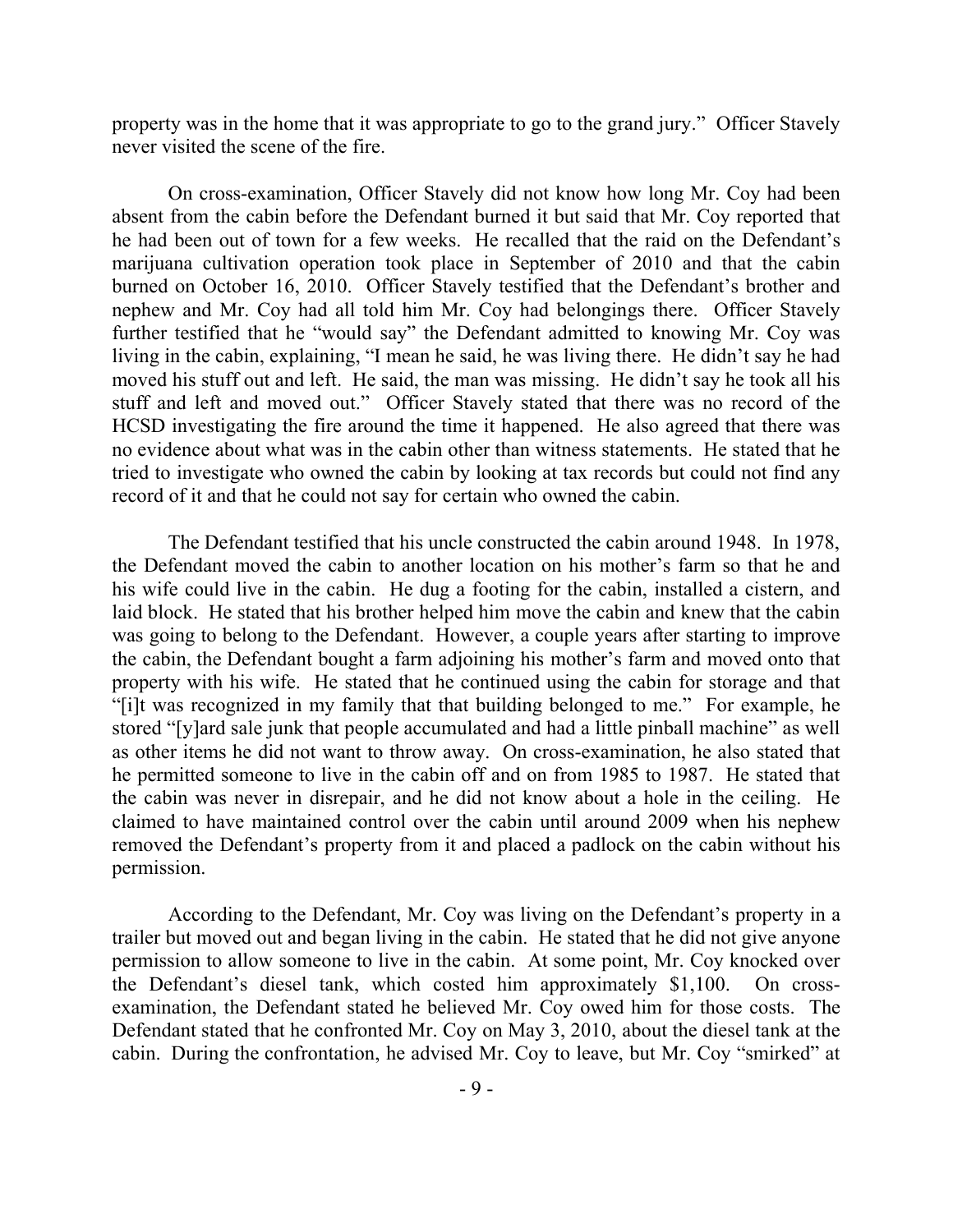him. In response, the Defendant wielded a box cutter and admonished Mr. Coy. The Defendant denied that he threatened to kill Mr. Coy or burn the cabin. He agreed he did not file a police report about the diesel tank but stated he wanted to avoid starting a family dispute which he believed would involve his mother.

The Defendant testified that in the weeks following his confrontation with Mr. Coy, Mr. Coy "was just in and out of" the cabin. Approximately five or six days before the Defendant burned the cabin, he learned that Mr. Coy had been absent for approximately four to five weeks. He stated that he knew Mr. Coy would return and that it would cause a disagreement with his nephew, so the Defendant poured diesel on the cabin and set it on fire to prevent Mr. Coy from returning. He stated that no one was at the cabin at the time he burned it and that there was a padlock on the back door. He stated, "[W]hen I [saw] the lock on it I thought [the Defendant's nephew] had the thing locked and that [Mr.] Coy was gone." He reasoned that "he would probably some day want to come back and I just did not want him back there." The Defendant claimed he owned the cabin and that he did not want Mr. Coy living in it. The Defendant maintained that he did not believe there was any property in the cabin when he burned it, in part because he knew, from having previously provided Mr. Coy a place to live, that Mr. Coy did not have many belongings.

On cross-examination, the Defendant stated that his marijuana crop was raided by law enforcement on September 11 and September 12 of 2010. The Defendant agreed that he was convicted of cultivating marijuana in federal court and that his nephew and brother were the two main witnesses against him. He denied that Mr. Coy was also a witness against him but conceded that Mr. Coy testified at the sentencing hearing. He denied asking Mr. Coy to help him cultivate marijuana and stated that Mr. Coy's testimony to the contrary was false. He stated that Mr. Coy could have learned about the marijuana crop from the Defendant's nephew. He stated that he and his brother were not speaking after July 3, 2010. He also stated that he did not know until after he was arrested that Mr. Coy, the Defendant's nephew, or the Defendant's brother had spoken with the DEA about his marijuana crop on October 11. He agreed that he burned the cabin on October 16, but stated that he did so because he did not want Mr. Coy to return to the cabin rather than because someone talked to the DEA about his marijuana crop. Regarding the letter he wrote his brother, the Defendant stated that Mr. Coy started the dispute between the Defendant, his nephew, and his brother and that he did not mean the letter to be a threat but just wanted Mr. Coy to leave. He agreed his nephew also had property in the cabin. He agreed that he smelled marijuana when he approached the cabin but stated that he had already made up his mind to burn the cabin.

Mr. Kenneth Lawson, the Defendant's mother's neighbor, testified that his wife saw the cabin burning and informed him about it. He stated that the cabin was located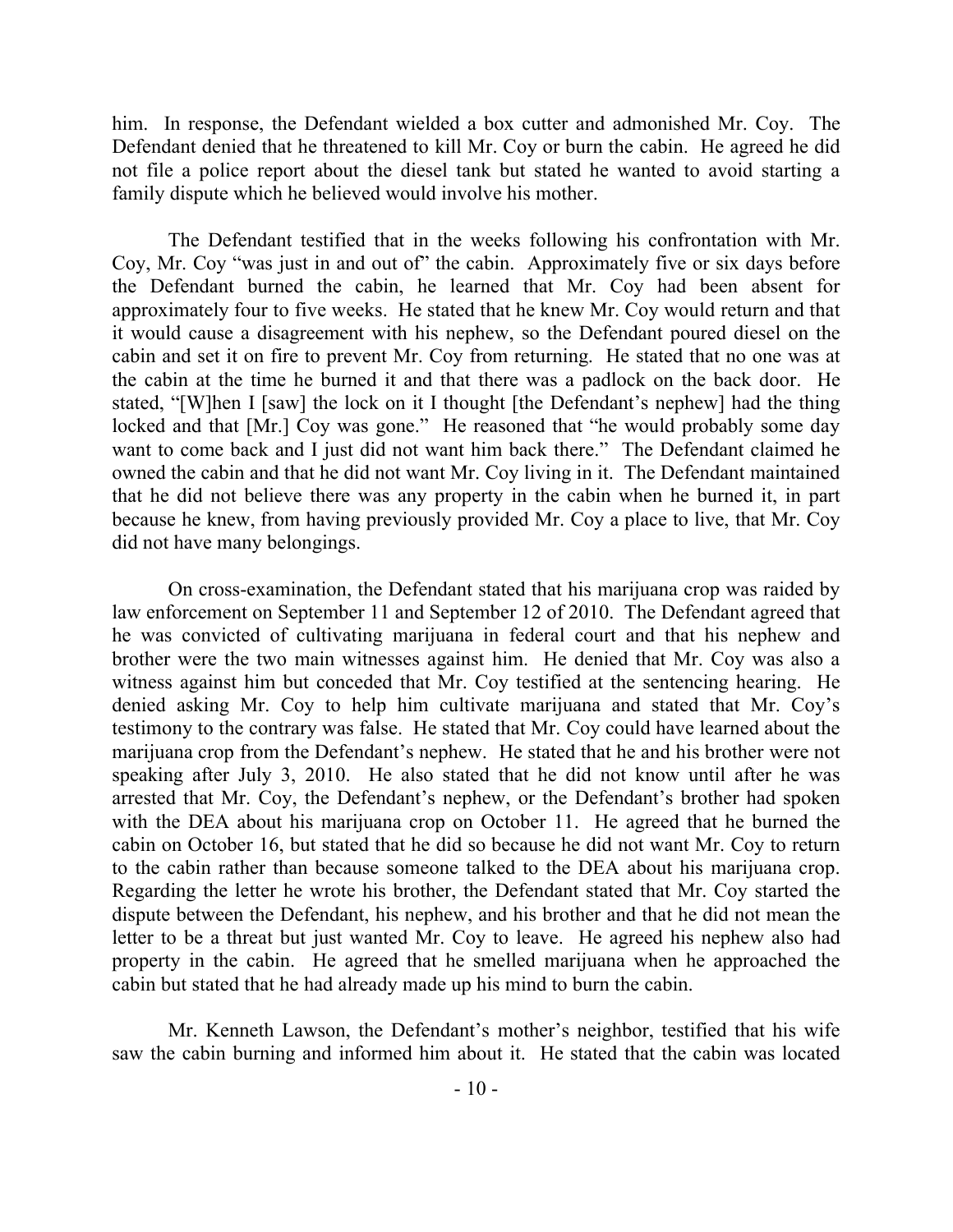near his property, that he had seen the cabin "over the years," and that there was "stuff in there" like "just storage and whatever." He knew Mr. Coy was living in it but thought he was no longer living there because it had been several weeks since he saw any activity at the cabin. He agreed he did not believe Mr. Coy possessed a large amount of property at the cabin. He could not estimate the value of the cabin but stated that he did not think there was running water or electricity. He did not recall telling the Defendant that Mr. Coy left, and he stated that he did not interact with Mr. Coy often.

Mrs. Vicki Leeann Smith, the Defendant's wife, testified that she and the Defendant moved onto the Defendant's mother's farm around 1974. At some point, the Defendant's mother gave the cabin to them to live in and told them they could move it anywhere on the farm. The Defendant and his wife paid to have the cabin moved to another area on the farm, had a basement dug out, laid block for the foundation, and brought electricity to the cabin. In 1979, she and the Defendant purchased their own farm, moved onto it, and halted their work on the cabin. From then on, the cabin was used to store the belongings they did not use except for when the cabin was used by some relatives for hunting and an approximate three-year period of time before 1986 when they allowed someone to stay in the cabin. She stated that they never gave the Defendant's brother or nephew permission to have or use the cabin. She stated that the last time she saw the cabin was in 2009 and that she did not observe any improvements made to the cabin after that.

The jury convicted the Defendant as charged on one count of arson, and he was sentenced to four years on probation and ordered to pay restitution by the trial court in the amount of \$15,000 to the Defendant's nephew. The final judgment was entered on October 11, 2017, and filed on November 28, 2017. On April 18, 2018, the Defendant filed a pro se motion challenging the award of restitution and requesting a hearing for a judgment of acquittal. On May 1, 2018, the trial court entered an order denying the motion on the ground that the Defendant failed to file a motion for new trial within the thirty-day timeframe required by Tennessee Rule of Criminal Procedure 33.

On February 12, 2019, the Defendant, through private counsel, filed a petition for post-conviction relief, requesting due process tolling of the one-year statute of limitations governing his petition and requesting the ability to file a late motion for new trial based on receiving the ineffective assistance of counsel. The post-conviction court dismissed the petition on the grounds that the Defendant failed to comply with the statute of limitations in filing his petition and that there were no grounds for tolling the statute of limitations. On appeal, this court reversed the post-conviction court's decision, concluding that the Defendant pleaded sufficient grounds for tolling based on receiving incorrect information from various attorneys and confusion regarding his legal representation, and we remanded the matter to the post-conviction court for a hearing to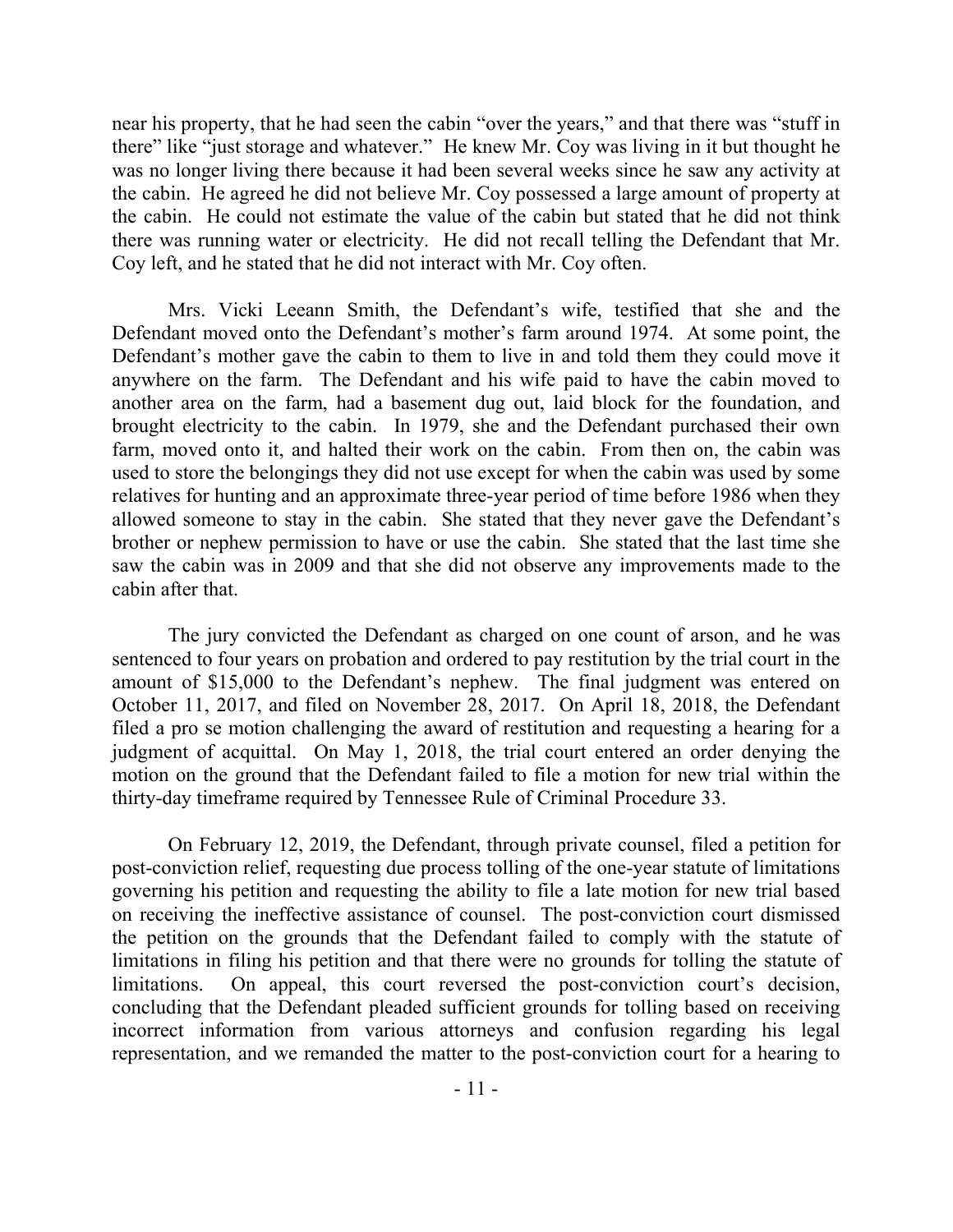determine whether the statute of limitations should be tolled. *James Rodney Smith*, 2020 WL 3832996, at \*7.

After the case was remanded to the post-conviction court, the court entered an agreed order granting the Defendant's petition for post-conviction relief and permitting the Defendant to file a delayed motion for new trial. The Defendant filed a motion for new trial and an amended motion, claiming that the evidence was not sufficient to convict him of arson, that the general verdict violated his right to a unanimous jury verdict, and that the trial court erroneously ordered restitution. The Defendant attached affidavits to his amended motion regarding the ownership of the cabin and tending to impeach the Defendant's nephew's trial testimony about the origin of the solar electrical equipment and the purpose of cutting the timber. At the hearing for the motion for new trial, Mr. Coy generally testified consistently with his trial testimony. When asked if the incident in which the Defendant pulled a knife on him occurred around May 1, 2010, Mr. Coy responded, "If you say so." On cross-examination, he answered affirmatively when asked if the incident occurred "right before [he] left" for West Tennessee. Mr. John Henry Hodges testified that he worked for the Defendant around 2009-2010 and was present in May 2010 when the Defendant became angry about the fruit trees. The trial court denied the motions, and the Defendant appeals.

### **ANALYSIS**

### **I. Sufficiency of the Evidence**

The Defendant contends that the evidence was insufficient to support his arson conviction. Reviewing the sufficiency of the evidence supporting a criminal conviction requires this court to first "examine the relevant statute(s) in order to determine the elements that the State must prove to establish the offense." *State v. Stephens*, 521 S.W.3d 718, 723 (Tenn. 2017). Next, we determine "'whether, after viewing the evidence in the light most favorable to the prosecution, *any* rational trier of fact could have found the essential elements of the crime beyond a reasonable doubt.'" *Id.* at 724 (quoting *Jackson v. Virginia*, 443 U.S. 307, 319 (1979)). If the evidence is insufficient to support the finding of guilt beyond a reasonable doubt, the finding of guilt "shall be set aside." Tenn. R. App. P. 13(e). Once a defendant has been convicted, the presumption of innocence is replaced with a presumption of guilt on appeal. *Turner v. State*, 394 S.W.2d 635, 637 (Tenn. 1965). To overcome a presumption of guilt on appeal, the defendant bears the burden of showing the evidence presented at trial was "insufficient for a rational trier of fact to find guilt of the defendant beyond a reasonable doubt." *State v. Tuggle*, 639 S.W.2d 913, 914 (Tenn. 1982) (citing *State v. Patton*, 593 S.W.2d 913 (Tenn. 1979)).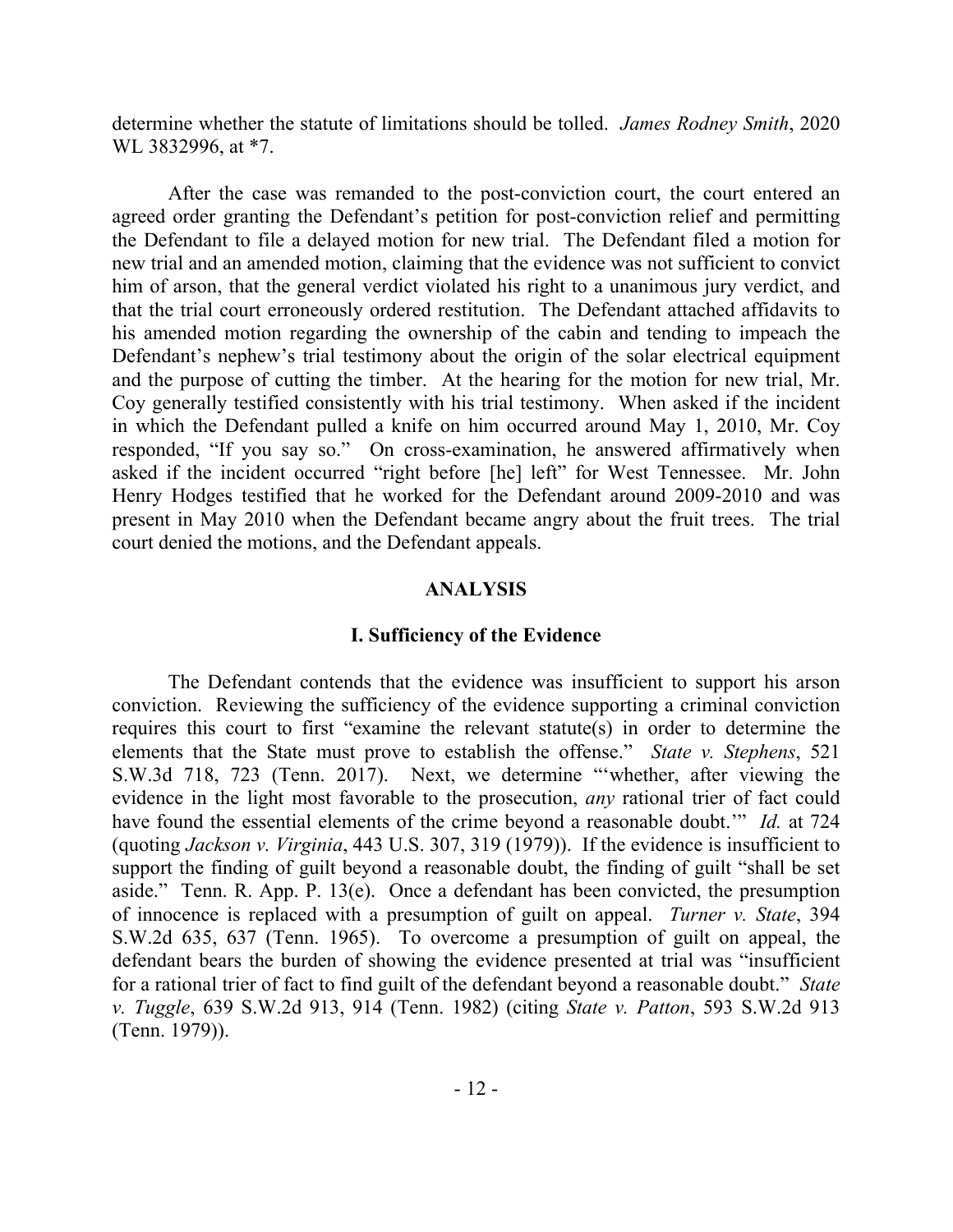On appeal, the State "is entitled to the strongest legitimate view of the trial evidence and all reasonable and legitimate inferences which may be drawn from the evidence." *State v. Evans*, 108 S.W.3d 231, 237 (Tenn. 2003) (citing *State v. Carruthers*, 35 S.W.3d 516, 557-58 (Tenn. 2000); *State v. Hall*, 8 S.W.3d 593, 599 (Tenn. 1999); *State v. Bland*, 958 S.W.2d 651, 659 (Tenn. 1997)). This court may not reweigh or reevaluate the evidence, because "[q]uestions about the credibility of witnesses, the weight and value of the evidence, as well as all factual issues raised by the evidence are resolved by the trier of fact." *Id.* at 236 (citing *Bland*, 958 S.W.2d at 659). After a guilty verdict has been entered, the testimony of the State's witnesses is accredited, and all conflicts in the testimony are resolved in favor of the theory of the State. *State v. Nichols*, 24 S.W.3d 297, 301 (Tenn. 2000) (citing *State v. Grace*, 493 S.W.2d 474, 476 (Tenn. 1973)).

A defendant's guilt may be supported by direct evidence, circumstantial evidence, or a combination of both. *State v. Matthews*, 805 S.W.2d 776, 779 (Tenn. Crim. App. 1990) (citing *State v. Brown*, 551 S.W.2d 329, 331 (Tenn. 1977); *Farmer v. State*, 343 S.W.2d 895, 897 (Tenn. 1961)). Whether the evidence underlying the defendant's conviction at trial was direct or circumstantial, the same standard of review applies. *State v. Dorantes*, 331 S.W.3d 370, 379 (Tenn. 2011) (citing *State v. Hanson*, 279 S.W.3d 265, 275 (Tenn. 2009)).

Here, the Defendant was convicted of arson of a structure, which required the State to prove that he "knowingly damage[d] any structure by means of a fire or explosion:"

(1) Without the consent of all persons who have a possessory, proprietary or security interest therein; or

(2) With intent to destroy or damage any structure to collect insurance for the damage or destruction or for any unlawful purpose.

T.C.A. § 39-14-301(a) (2010). "'Knowing' refers to a person who acts knowingly with respect to the conduct or to circumstances surrounding the conduct when the person is aware of the nature of the conduct or that the circumstances exist." T.C.A. § 39-11- 302(b); *State v. Gene Shelton Rucker, Jr.*, No. E2002-02101-CCA-R3-CD, 2004 WL 2827004, at \*10 (Tenn. Crim. App. Dec. 9, 2004) (arson is a nature of conduct offense).

When viewed in the light most favorable to the State, the evidence showed that Mr. Coy moved into the cabin with his belongings in March 2010 to work for the Defendant's brother or nephew pursuant to an agreement in which Mr. Coy traded work in exchange for housing. The Defendant's mother, who owned the real property on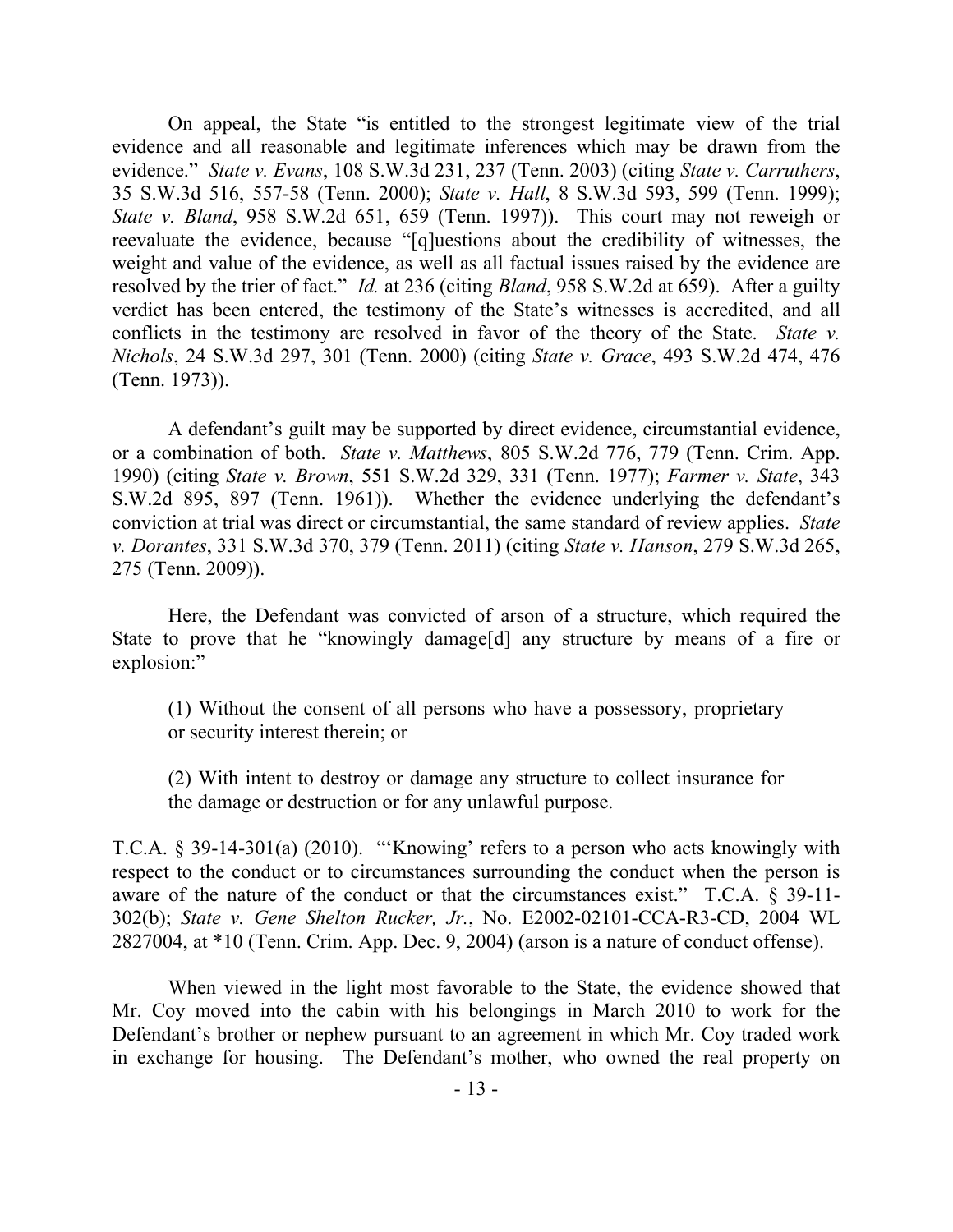which the cabin stood, told Mr. Coy that "it was okay" for him to live there, and the Defendant was aware that Mr. Coy was a tenant of the cabin. Mr. Coy helped the Defendant's nephew improve the cabin, which included among other things completing an unfinished cistern, plastering the cabin, building a bathroom, and adding doors, windows, and a solar electricity system. The improvements totaled \$15,859 in value. In September 2010, Mr. Coy traveled to West Tennessee for approximately one month to work, leaving all of his belongings at the cabin except a suitcase of clothes and some tools he brought with him. Mr. Coy padlocked the door before leaving. The Defendant conceded at trial that he visited the cabin on October 16, 2010, and observed that it was padlocked and smelled marijuana, but he burned the cabin to prevent Mr. Coy from returning to it. In his interview with Officer Stavely, he acknowledged burning the cabin and said that "the man was missing." Although the Defendant claimed to have maintained sole possession of the cabin until he burned it, the jury implicitly declined to credit his testimony. *See Evans*, 108 S.W.3d at 236. The jury could have rationally concluded that the Defendant knew Mr. Coy was a tenant of the cabin but burned the cabin without Mr. Coy's permission. Accordingly, the evidence was sufficient to support the Defendant's conviction under section  $39-14-301(a)(1)$ .

Alternatively, the evidence showed that the Defendant wrote letters to his brother expressing concern about a dispute with his nephew and Mr. Coy. In the letters, the Defendant instructed his brother to tell the Defendant's nephew and Mr. Coy that deer ate his marijuana crop and that the Defendant pulled up the crop to make them stop talking about it. He warned that "[i]f they keep running their mouths there will prob[ab]ly be a chopper flying my farm" and that he would "deal with [Mr. Coy] when this is over." Prior to Mr. Coy traveling to West Tennessee for work in September 2010, the Defendant confronted Mr. Coy at the cabin, wielded a boxcutter, threatened "to burn the cabin down and kill" Mr. Coy, and told him to move out of the cabin. Mr. Coy left to work in West Tennessee, but he received a phone call from a law enforcement agent and returned to Houston County to talk to the law enforcement agent about the Defendant's marijuana cultivation. Mr. Coy stated that a few days later, he received a phone call informing him that the cabin burned. He stated that he stayed in West Tennessee because he had nowhere else to go. A law enforcement report dated October 11, 2010, reflected that Mr. Coy cooperated with the investigation. The Defendant's nephew testified that he was a confidential informant in the Defendant's marijuana cultivation case, and the Defendant's brother recalled talking to law enforcement in October 2010 about the case. On October 16, 2010, the Defendant burned the cabin. Although the Defendant said that he did not know at the time he burned the cabin that his brother, nephew, or Mr. Coy cooperated with law enforcement, the jury, through their verdict, declined to credit his testimony. *See Evans*, 108 S.W.3d at 236. The jury could have rationally found that the Defendant burned the cabin for the unlawful purpose of intimidating Mr. Coy or retaliating against him for Mr. Coy's cooperation with law enforcement in the drug case. T.C.A.  $\S 39-14-$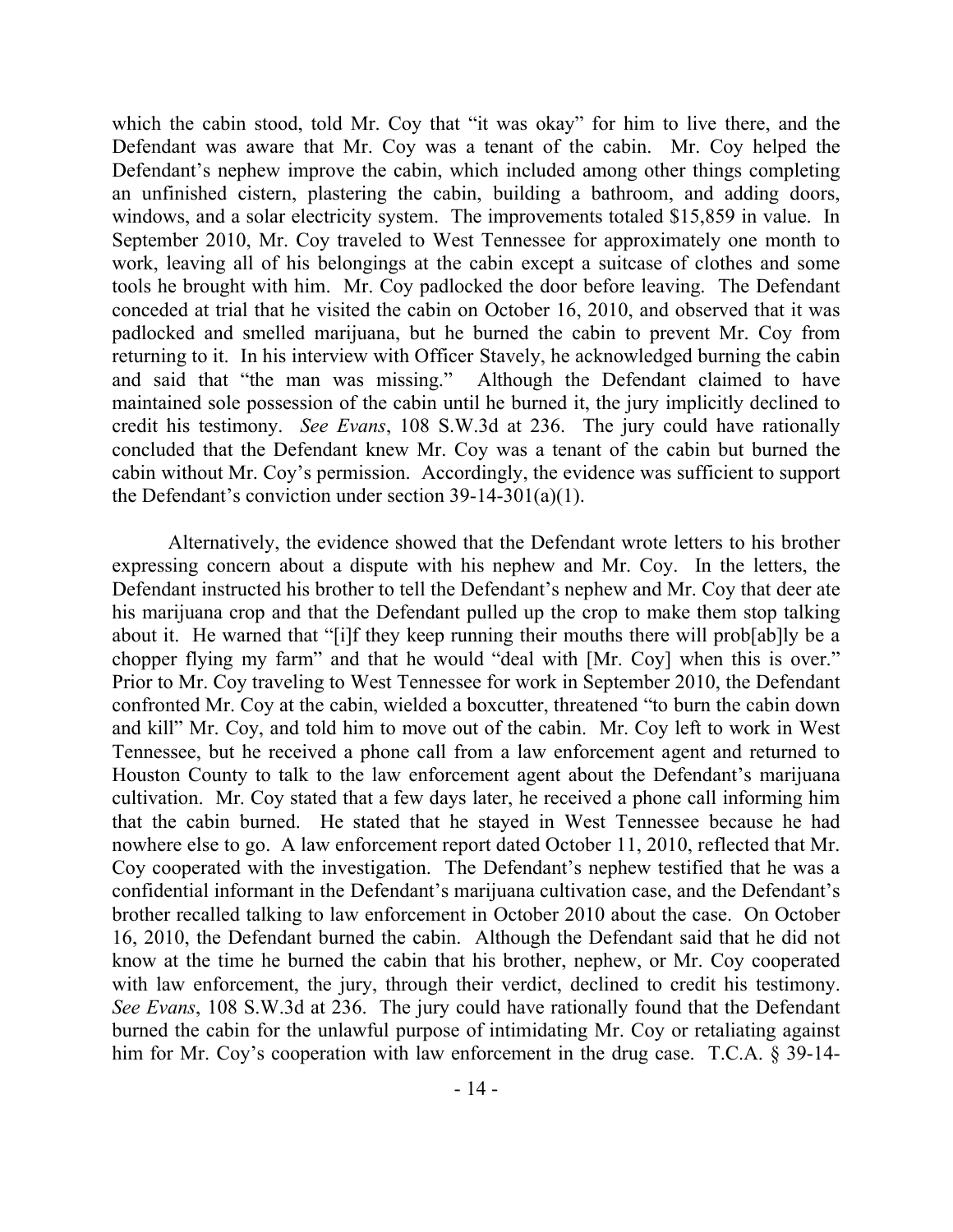$301(a)(2)$  (2010). Therefore, the evidence was sufficient to support the Defendant's arson conviction.

# **II. Unanimity of the Jury Verdict**

The Defendant contends that his right to jury unanimity was violated by the general verdict in this case. The indictment charged that the Defendant

[o]n or about October 16, 2010, . . . [did] knowingly damage any structure by means of a fire or explosion without the consent of all persons who have a possessory, proprietary or security interest therein or with the intent to destroy or damage any structure to collect insurance for the damage or destruction or for any unlawful purpose, in violation of T.C.A. 39-14-301, a Class C Felony[.]

There is no dispute that the State proceeded to trial using the alternative theories of arson in sections  $39-14-301(a)(1)-(2)$  (2010). Following the close of evidence, the trial court instructed the jury that the State had to prove the following elements beyond a reasonable doubt in order to convict the Defendant of arson:

(1) that the defendant knowingly damaged a structure by means of fire or explosion; and

(2)(a) that the defendant did so without the consent of all persons who have a possessory, proprietary or security interest therein; or

(2)(b) that the defendant did so with intent to destroy or damage the structure to collect insurance for the damage or destruction or for any unlawful purpose.

The Defendant challenged in his motion for new trial that the general verdict form permitted the jury to convict him of arson without distinguishing which conduct it found him guilty beyond a reasonable doubt of committing. The Defendant claimed that his right to a unanimous jury verdict was violated because the arson statute established two criminal offenses and that the general verdict form did not require unanimity as to either offense. At the conclusion of the motion for new trial hearing, the trial court found that he was charged with one count of arson and that the instruction provided alternative theories of guilt. The trial court found that "there's no distinct separate acts; there's just one act and the reason for that. . . . [T]he evidence only indicated one offense, that there was a burning of a cabin." The trial court found that there was no need for an election of offenses because the evidence did not establish that multiple offenses were committed.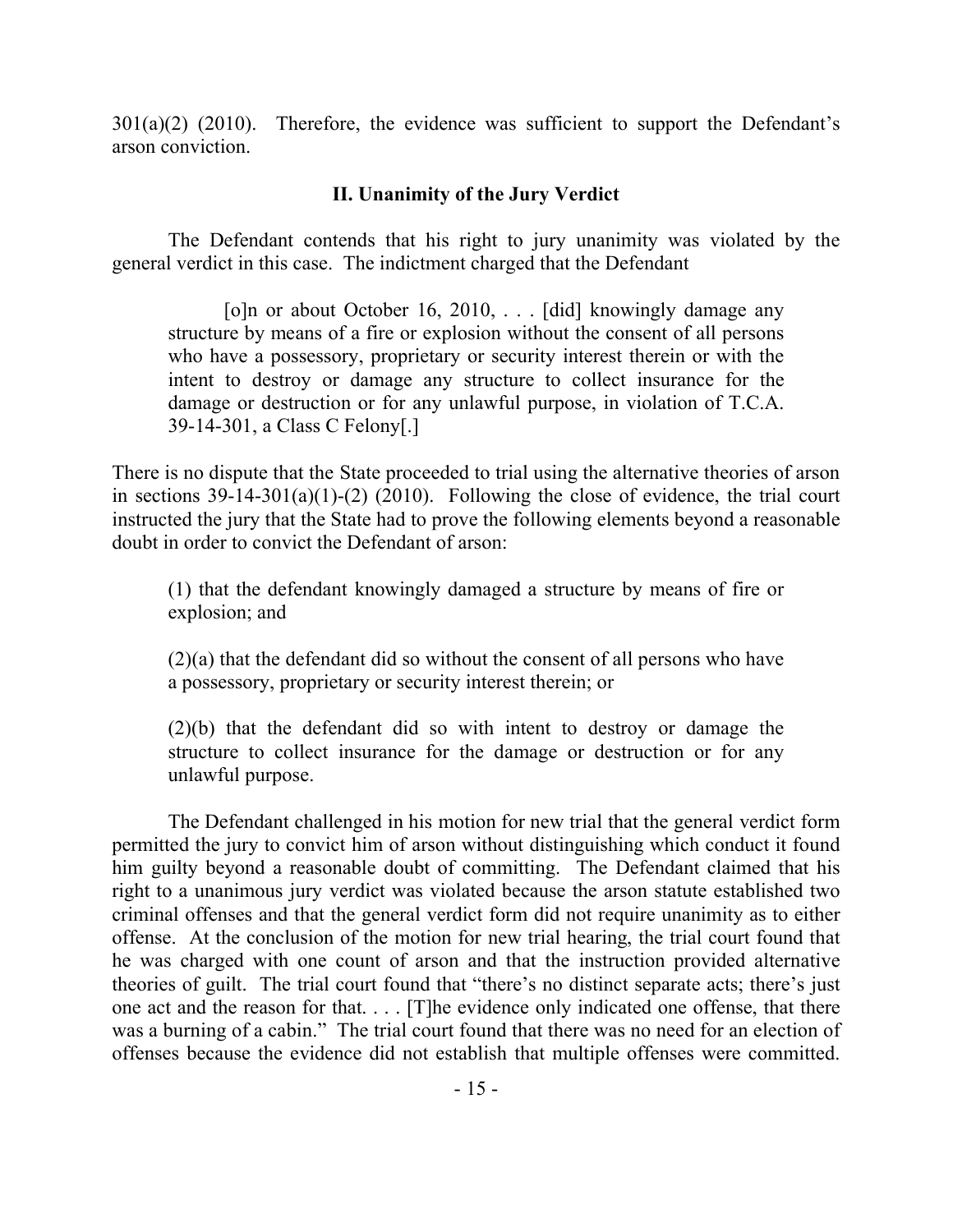The court also found that it instructed the jury that its verdict had to be unanimous and that the jury was presumed to have followed the court's instructions. The trial court denied the Defendant's motion, and the Defendant appeals.

On appeal, the Defendant maintains that his right to a unanimous jury verdict was violated by the general verdict form which did not distinguish between the two theories of arson. He maintains that Tennessee Code Annotated sections 39-14-301(a)(1) and (a)(2) of the arson statute establish distinct offenses and that a general verdict form precluded the assurance of jury unanimity in either offense. The State responds that arson is one offense that can be proven under alternative theories and that the general verdict form ensured jury unanimity on his guilt of arson. We agree with the State.

The right to a jury trial protected by the Tennessee and United States Constitutions requires that a jury's verdict be unanimous. *See State v. Kendrick*, 38 S.W.3d 566, 568 (Tenn. 2001); *Ramos v. Louisiana*, 140 S. Ct. 1390, 1397 (2020) (incorporating the right to a unanimous jury verdict protected by the Sixth Amendment to the United States Constitution into the Fourteenth Amendment's protections applicable to the states). "[A] defendant's right to a unanimous verdict before imposition of conviction requires the trial court to take precautions to ensure that the jury deliberates over the particular charged offense, instead of assembling a 'patchwork verdict' based on the different offenses in evidence." *Tidwell v. State*, 922 S.W.2d 497, 501 (Tenn. 1996) (citing *State v. Shelton*, 851 S.W.2d 134, 137 (Tenn. 1993)). The State must generally elect facts upon which it is relying to establish the charged offense when there is proof of multiple offenses supporting a single charged offense. *State v. Johnson*, 53 S.W.3d 628, 630 (Tenn. 2001). Accordingly, "[w]hen evidence is presented of multiple offenses that would fit the allegations of the charge, the State must elect the particular offense for which a conviction is sought, and the trial court must instruct the jury as to the need for jury unanimity regarding the finding of the particular offense elected." *State v. Riley Christopher Wilburn*, No. M2020-00130-CCA-R3-CD, \_\_ S.W.3d \_\_, 2021 WL 2554209, at \*3 (Tenn. Crim. App. June 22, 2021), *perm. app. denied* (Tenn. Oct. 13, 2021). This requirement protects the defendant's right to "a unanimous jury verdict by ensuring that jurors deliberate and render a verdict on the same evidence." *Johnson*, 53 S.W.3d at 631 (citing *State v. Brown*, 992 S.W.2d 389, 391 (Tenn. 1999)).

"'Generally, alternative theories, mental states, modes of committing the crime, or means by which the crime was committed may be submitted to the jury without necessity of precautions to assure jury unanimity.'" *State v. Hood,* 221 S.W.3d 531, 547 (Tenn. Crim. App. 2006) (emphasis omitted) (quoting *State v. James Clayton Young, Jr.*, No. 01C01-9605-CC-00208, 1998 WL 258466, at \*5 n.4 (Tenn. Crim. App. May 22, 1998)); *see also* T.C.A. § 40-13-206(a) ("When the offense may be committed by different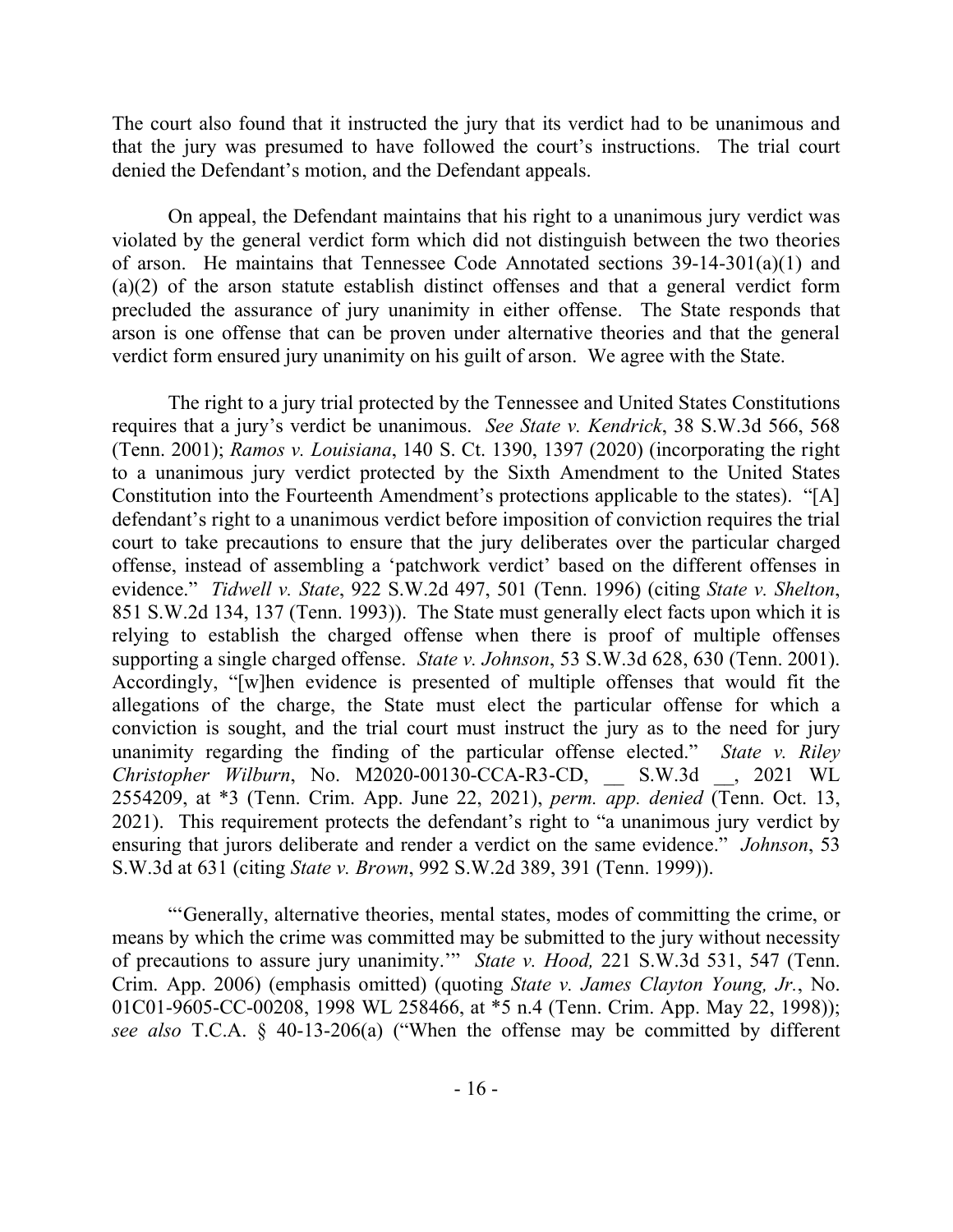forms, by different means or with different intents, the forms, means or intents may be alleged in the same count in the alternative."). Additionally,

Where the intent with which, the mode in, or the means by which, an act is done are essential to the commission of the offense, and the offense may be committed with different intents, in different modes, or by different means, if the jury is satisfied that the act was committed with one (1) of the intents, in one (1) of the modes, or by either of the means charged, the jury shall convict, although uncertain as to which of the intents charged existed, or which mode, or by which of the means charged, the act was committed.

T.C.A. § 40-18-112. "The right of jury unanimity has never required more than a general verdict in cases where only one offense is at issue based on a single criminal occurrence." *State v. Lemacks*, 996 S.W.2d 166, 171 (Tenn. 1999).

Whether the jury's general verdict in this case raises concerns about unanimity depends on whether the arson statute codified in Tennessee Code Annotated section 39- 14-301 (2010) provides for a single offense or multiple offenses. "A court's role in construing a statute is to ascertain and give effect to legislative intent." *State v. Siliski*, 238 S.W.3d 338, 362 (Tenn. Crim. App. 2007) (citations omitted). Legislative intent is derived "from the natural and ordinary meaning of the statutory language within the context of the entire statute without any forced or subtle construction that would extend or limit the statute's meaning." *State v. Flemming*, 19 S.W.3d 195, 197 (Tenn. 2000). When a statute's language is clear and unambiguous, we "must apply its plain meaning in its normal and accepted use, without a forced interpretation that would extend the meaning of the language and, in that instance, we enforce the language without reference to the broader statutory intent, legislative history, or other sources." *Carter v. Bell*, 279 S.W.3d 560, 564 (Tenn. 2009). We will not "apply a particular interpretation to a statute if that interpretation would yield an absurd result." *Flemming*, 19 S.W.3d at 197. We review issues of statutory construction de novo without a presumption of correctness. *State v. Edmonson*, 231 S.W.3d 925, 927 (Tenn. 2007).

The arson statute at issue here provides in relevant part that "a person commits an offense who knowingly damages any structure by means of a fire or explosion:"

(1) Without the consent of all persons who have a possessory, proprietary or security interest therein; or

(2) With intent to destroy or damage any structure to collect insurance for the damage or destruction or for any unlawful purpose.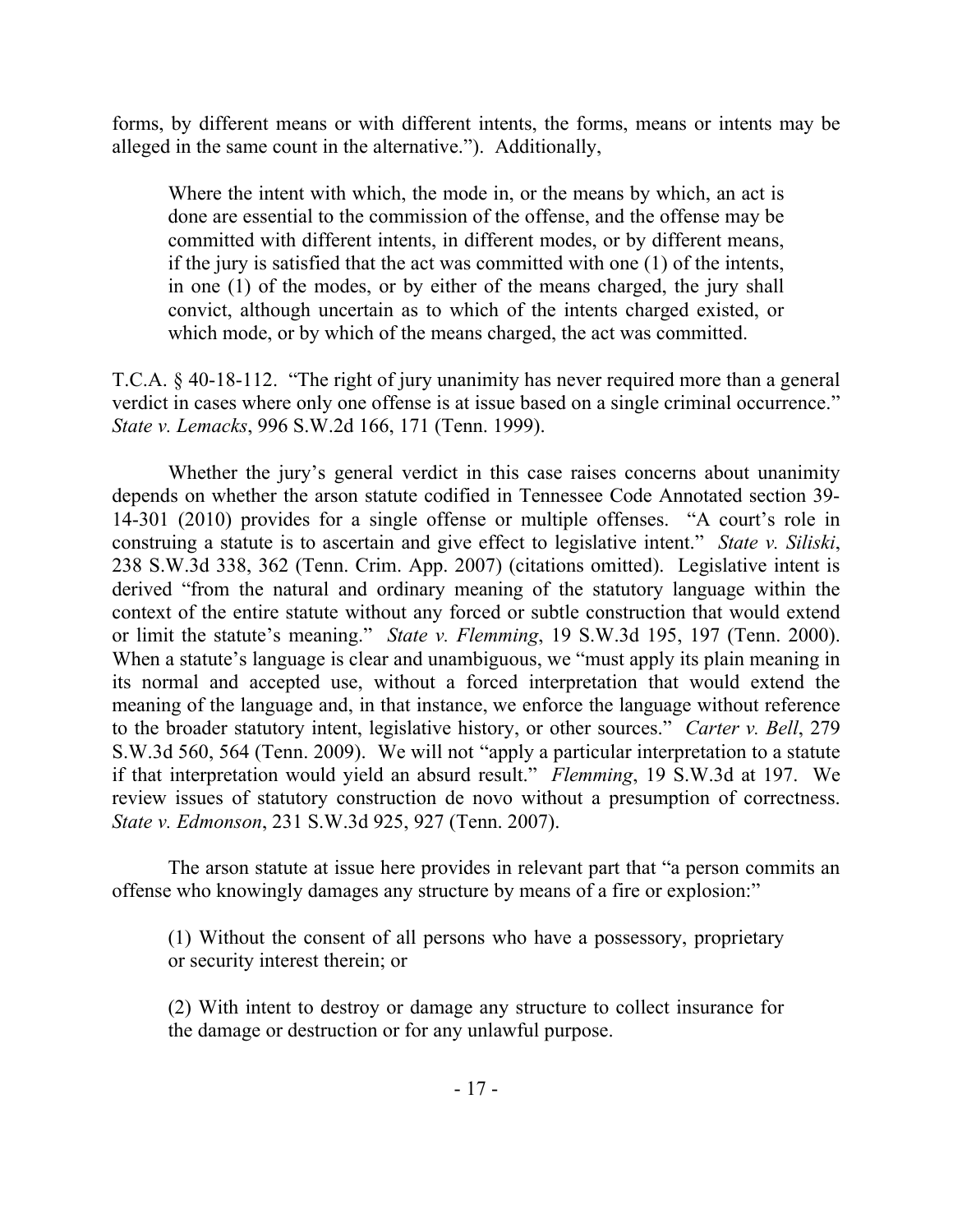T.C.A. § 39-14-301(a) (2010). We first observe that the statute in part conditions criminal liability for a person "who knowingly damages any structure by means of a fire or explosion." The unit of prosecution for arson is the number of distinct structures burned. *State v. Lewis*, 958 S.W.2d 736, 738-39 (Tenn. 1997) (vacating four of the defendant's five convictions for arson where only a single apartment building was burned but several apartment units within the building were destroyed). In other words, a defendant could not be convicted of more than one offense of arson under section 39-14- 301 if no more than one structure is damaged. *See id*. Accordingly, subsections (a)(1) and (a)(2) do not create multiple offenses of arson for the Defendant's burning of a single structure. Instead, the statute establishes one offense of arson which may be accomplished using alternative modes.

Accepting the Defendant's argument to the contrary would effectively require "the State to 'elect the *facts to support elements* rather than make an election of *offenses*,'" when our case law does not require jury unanimity regarding the modes by which a single crime is committed. *State v. Joseph Scott Morrell*, No. E2013-02431-CCA-R3-CD, 2014 WL 4980400, at \*9 (Tenn. Crim. App. Oct. 7, 2014) (quoting *State v. Adams*, 24 S.W.3d 289, 297 (Tenn. 2000)) (emphasis in *Adams*). This court has previously held that the State is not required to make an election when a statute presents alternative modes of committing a single offense. *See Lemacks*, 996 S.W.2d at 171 (election of guilt by criminal responsibility or direct responsibility not required for a single offense of DUI); *Riley Christopher Wilburn*, S.W.3d at , 2021 WL 2554209, at \*5 (election not required for prosecution under alternative theories of DUI *per se* and DUI by intoxication for one DUI offense); *Joseph Scott Morrell*, 2014 WL 4980400, at \*9 ("That the offense of DUI may be committed by either driving or being in physical control of a vehicle does not change our conclusion because the need for election is not implicated by the statutory use of proscriptive terms in the disjunctive."); *State v. Gerry Tallant*, No. W2009-00585- CCA-R3-CD, 2011 WL 303216, at \*8 (Tenn. Crim. App. Jan. 25, 2011) (prosecution of the defendant for first degree murder under alternative theories of guilt as a principal offender or guilt via criminal responsibility did not require more than a general verdict). The fact that a defendant has met the criteria for prosecution under two or more theories of an offense does not transform one offense into two.

This court has previously upheld an arson conviction in which the State presented evidence that multiple modes were used to commit the offense. *See State v. Gann, Jr.*, 251 S.W.3d 446, 456 (Tenn. Crim. App. 2007). In *Gann*, *Jr.*, the evidence showed that the defendant killed the victim in a home owned by the victim's mother and set fire to the home. *Id.* The victim's mother testified that she did not give the defendant permission to burn her home. *Id.* The jury convicted the defendant of arson, and on appeal, we affirmed the conviction on the ground that the evidence established that he burned the home without permission of the victim's mother and for the unlawful purpose of